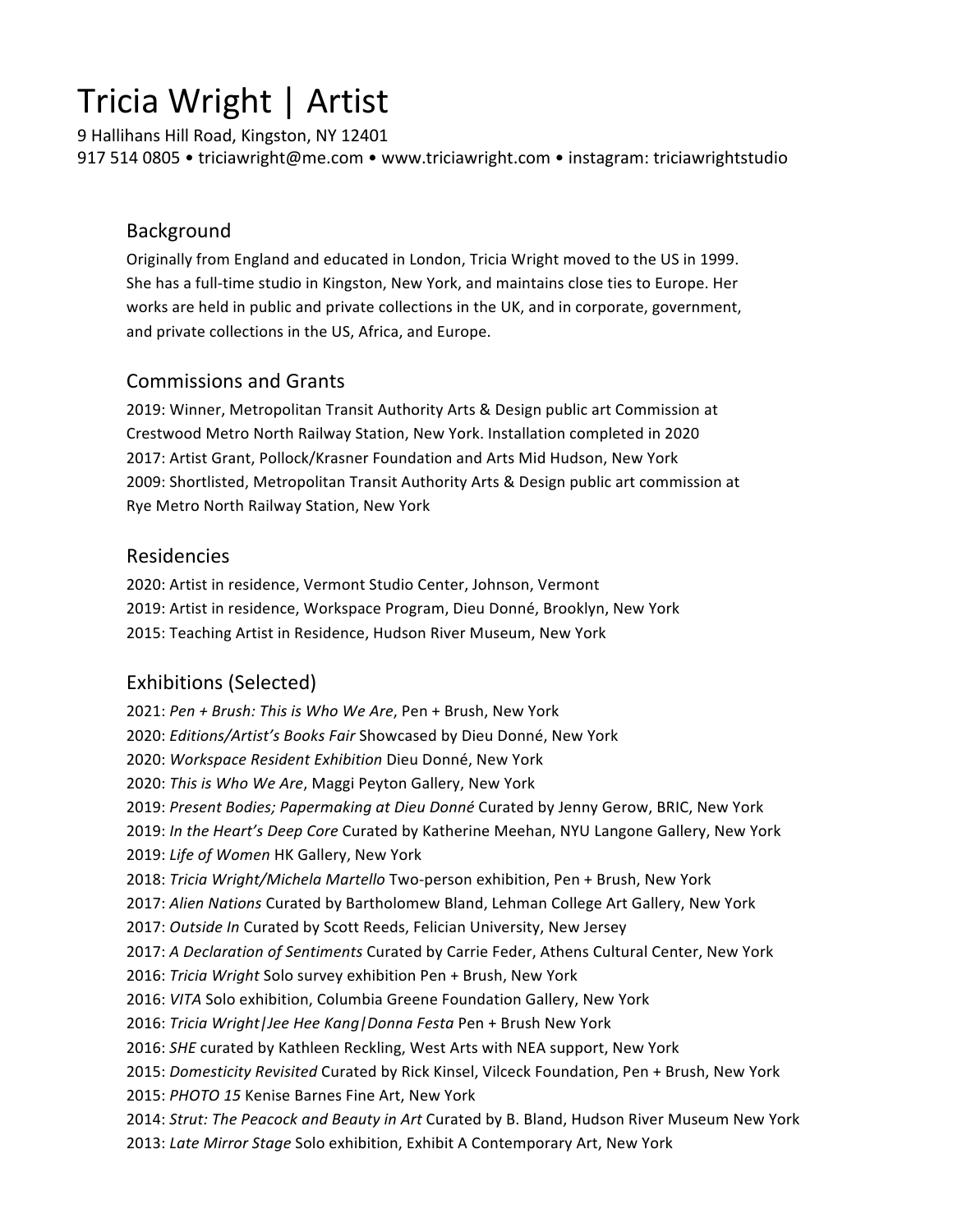2013: *Silhouette* Curated by Bill Carroll, Elizabeth Foundation, New York 2013: Paper View Kenise Barnes Fine Art, New York 2013: Materiality Curated by Kenise Barnes, WCC Gallery, New York 2011: Gender Matters Curated by Judith Tannenbaum, Albright College, PA 2010: Interior Perspectives Two-person exhibition, Tria Gallery, New York 2010: AbstrACTION Curated by Dara Meyers-Kingsley, WestArts, New York 2010: The Home Show Solo exhibition, KMOCA, New York 2010: The View From Inside Solo exhibition, Houghton Art Gallery, New York 2009: True Value Solo exhibition, HPGRP Gallery, New York 2009: *Double Duplex* Two-person exhibition, HPGRP Gallery, New York 2009: How To Live Elsewhere Two-person exhibition, Kenise Barnes Fine Art, New York 2008: *Local Growing Conditions* curated by Kenise Barnes, WestArts, New York

#### Publications

*Tricia Wright|Jee Hee Kang|Donna Festa* Exhibition catalogue, Pen + Brush 2016 **SHE Deconstructing Female Identity, Kathleen Reckling. Exhibition catalogue published by** ArtsWestchester 2016

Domesticity Revisited, Rick Kinsel, Director of the Vilcek Foundation. Exhibition catalogue published by Pen + Brush 2015

*Strut: The Peacock and Beauty in Art, Bartholomew Bland. Exhibition catalogue, Hudson River* Museum, published by Fordham University Press 2014

*Stone Canoe,* Arts Journal published by Syracuse University, Vol. number 5 2011 Homebound Conjurations in the Work of Tricia Wright, Dominique Nahas, HPGRP 2009 *Bradley International,* Exhibition catalogue published by Bradley University 2009 Some Like It Cool, Lilly Wei. Exhibition Catalogue published by Metaphor Contemporary Art 2002 Art Transplant; British Artists in New York, Irving Sandler. Exhibition Catalogue published by the British Consul-General, UK, 2001

The Narrow Way, Blair French. Exhibition catalogue published by Oldham Art Gallery, UK 1993 The Critic's Choice; New British Art Wendy Beckett, Christies catalogue, Vol. 23 September 1993 Art For Sale, The Catalogue of British Art Today, Wendy Beckett, Guardian Newspaper, Oct. 1993

#### Reviews

*Conversation on the Female Identity, Douglas P. Clement, New York Times, April 2016* A Woman's Place, Georgette Gouveia, WAG Journal, March 2016 *5 Key Takeaways from Artworldwomen Panel*, Eileen Kinsella, Artnet News, March 9 2016 *Celebrating Artists who Keep the Action in Abstraction*, Susan Hodara, New York Times, May 7 2010 *Local Growing Conditions*, Journal News 2008 *The Imports* Solo exhibition review, Jeff Jahn, The NW Drizzle 2004 Going for the Bold, New York Times 2004 *Driven to Abstraction*, Amei Wallach, Art News Magazine Vol. 102, November 2003 *Exquisite Puddles*, Solo exhibition review, Mario Naves The New York Observer 2002 Abstraction and Nature, Lance Esplund, Modern Painters Magazine, Vol. 14 Autumn 2001 The Narrow Way, Solo exhibition review, The Guardian Newspaper, UK, June 23 1993 The Narrow Way, Solo exhibition review, Sue Platt, City Life Magazine UK, 1993